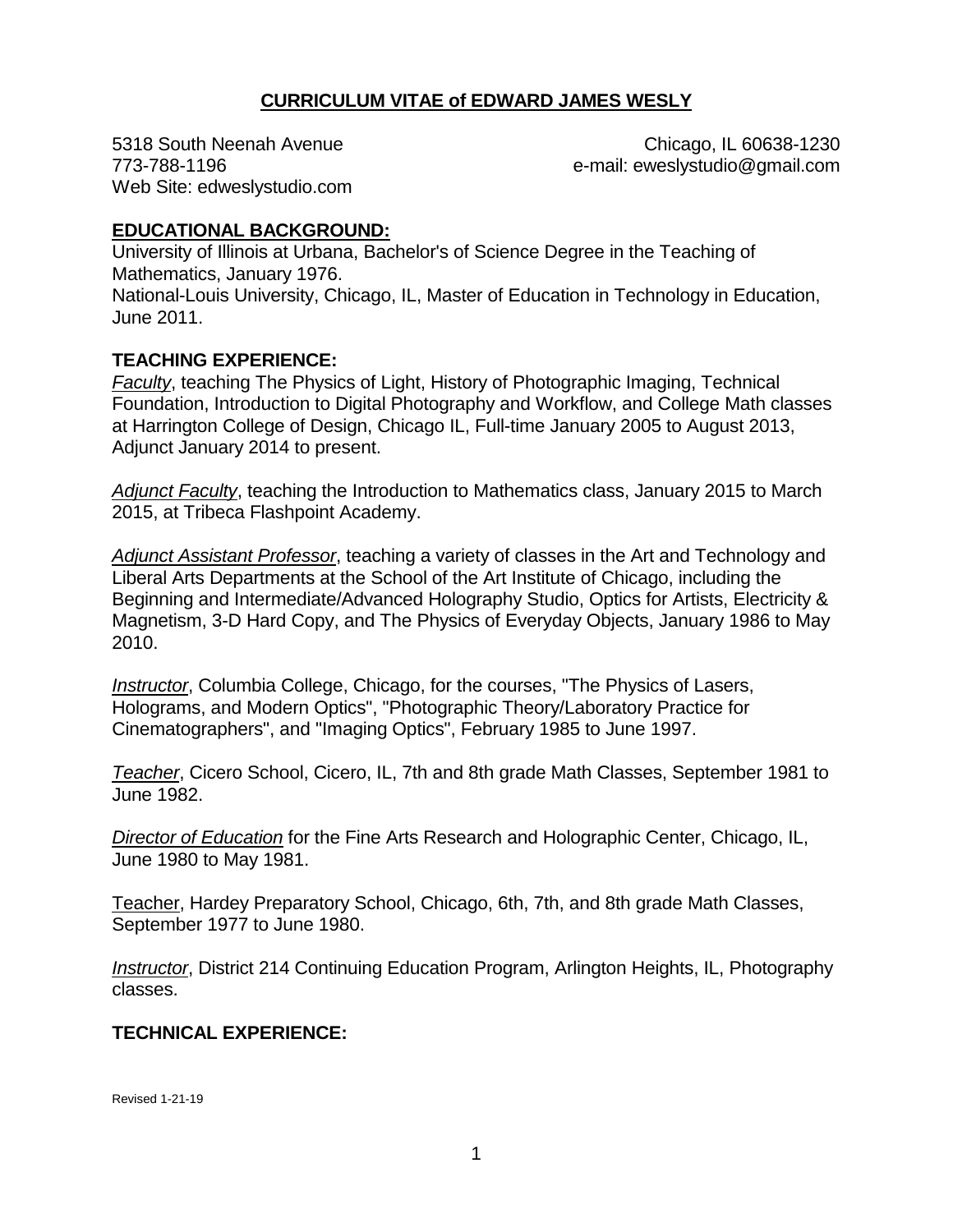*Production Holographer*, CFC International, Countryside, IL, laboratory technician preparing holographic images for mass production, October 1998 to November 2004.

*Sales Engineer*, BEA electro-optics, Des Plaines, IL, manufacturer's representative for a variety of electro-optical companies, June 1997 to October 1998.

*Research Associate* at Lake Forest College, Lake Forest, IL, supported by a grant from a manufacturer of medical equipment to test the feasibility of replacing conventional optics in some of their equipment with Holographic Optical Elements, October 1987 to February 1993.

*Holographic Engineer* for Northwestern University, Evanston, IL, researching holographic endoscopes using Ruby laser light piped through fiber optics, May 1986 to May 1987.

*Holographic Engineer* for Holicon Corporation, Evanston, IL, setting up a studio to record holographic portraits using a Ruby laser, May 1986 to May 1987.

*Holographer* for the 15 foot Bubble Chamber at Fermilab, Batavia, IL. Part of a team using a Ruby laser to make holograms of atomic particle tracks, March 1985 to April 1986.

*Optical Engineer* for Magnaflux Corporation, Chicago, IL. Designed and built an 8 by 8 foot isolation table equipped with an Argon laser for real time interferometry of large objects, October 1983 to September 1984.

# **PUBLICATIONS**

Complete list of linked publications is at *[edweslystudio.com/Publications/Publications.html](http://edweslystudio.com/Publications/Publications.html)* 

### **TEXTBOOKS (self-published):**

INSTRUCTION MANUAL FOR THE HOLOGRAPHY STUDIO AT SAIC, September 1995 OPTICS FOR ARTISTS, September 1995 PHOTOGRAPHIC THEORY/LABORATORY PRACTICE For Cinematographers, September 1995 IMAGING OPTICS, February 1996

# **VIDEOS:**

"Ruby Laser Guts", 1996, and "Gaseous Lasers", 1996

### **SELECTED ARTICLES:**

"Quantitative Measurement of Holographic Image Quality Using Adobe Photoshop", Proceedings of the Ninth International Symposium on Display Holography, MIT, 2013. "Inside-Out Engineering: Characterizing the Holographic Stereogram Printer at The School of the Art Institute of Chicago", Proceedings of the SPIE, 1997. "A Toast to Nick Phillips", Leonardo, Volume X, Number 3, 1992.

Revised 1-21-19